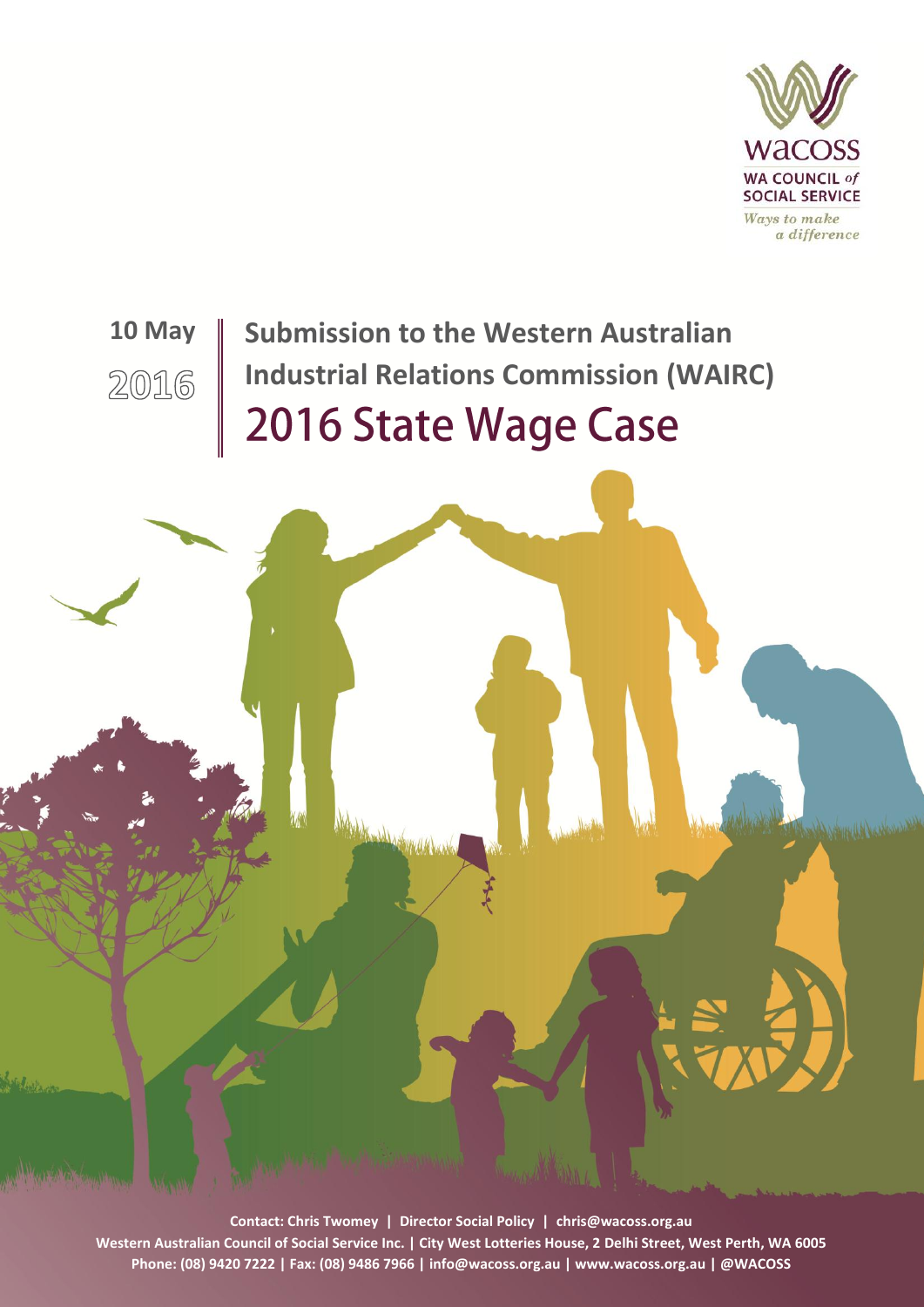# Contents

| 1.0 |  |
|-----|--|
| 2.0 |  |
| 3.0 |  |
| 4.0 |  |
| 4.1 |  |
|     |  |
| 4.2 |  |
| 4.3 |  |
| 5.0 |  |
| 5.1 |  |
| 5.2 |  |
| 5.3 |  |
| 5.4 |  |
| 6.0 |  |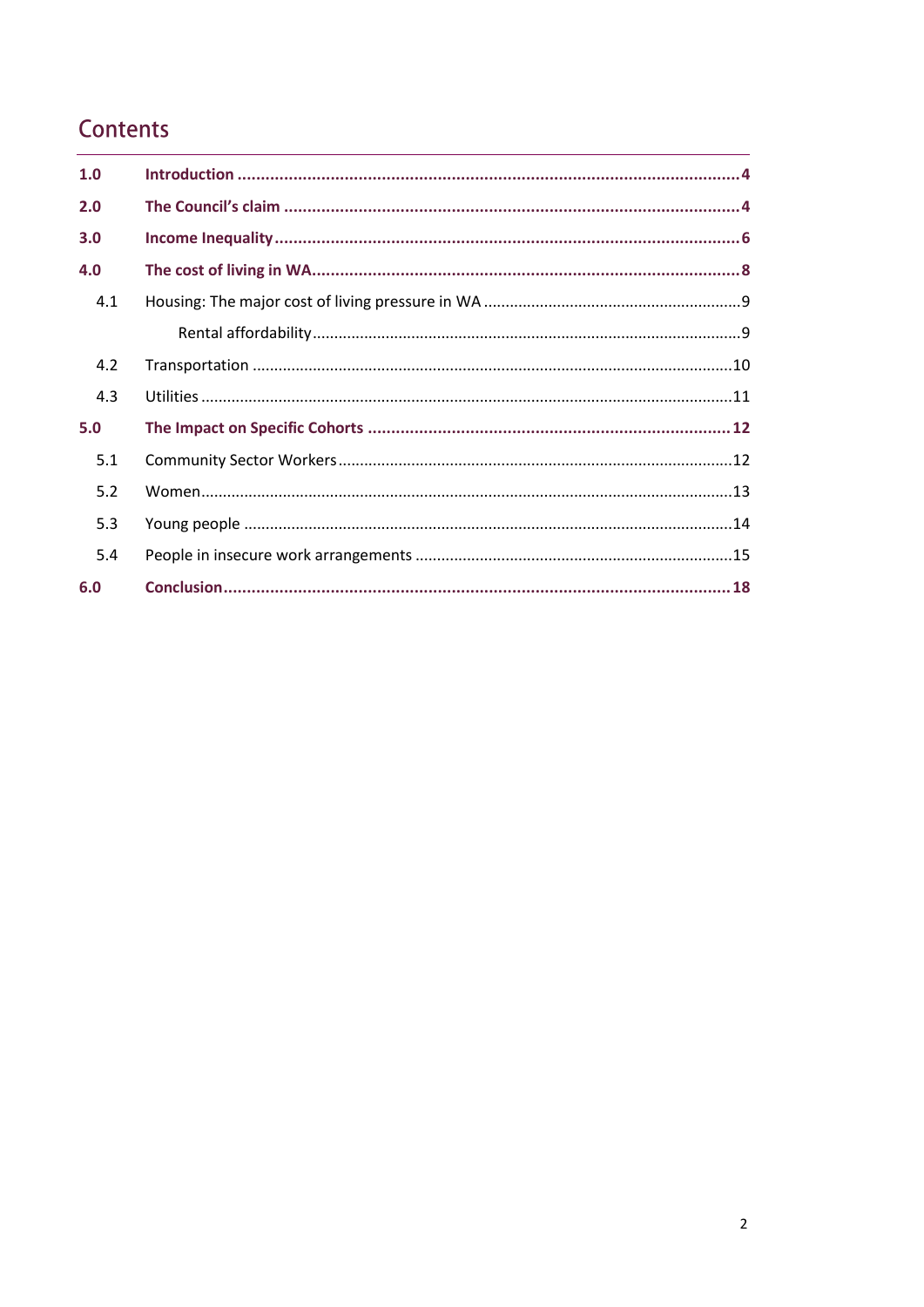

## The **Western Australian Council of Social Service**

is the leading peak organisation for the community services sector in Western Australia We represent 300 members and over 800 organisations involved in the provision of services to hundreds of thousands of individuals, families and children in our community each year.

The Council speaks with and for Western Australians who use community services, to bring their voices and interests to the attention of government, decision makers, media and the wider community.

The Council represents organisations in a diverse range of areas including:

- health;
- community services and development;
- disability;
- employment and training;
- aged and community care;
- family support:
- children and youth services;
- drug and alcohol assistance;
- Indigenous affairs;
- support for culturally and linguistically diverse people;
- housing and crisis accommodation; and
- safety and justice

Despite the introduction of the Fair Work Act 2009, many organisations in the community services sector are still incorporated entities without significant or substantial trading or financial activities, and are therefore subject to the WA Industrial Relations Commission's (WAIRC) jurisdiction.

The Council has an interest in ensuring that the wages of all low paid employees — including those employed in the community sector — keep pace with the cost of living and community standards.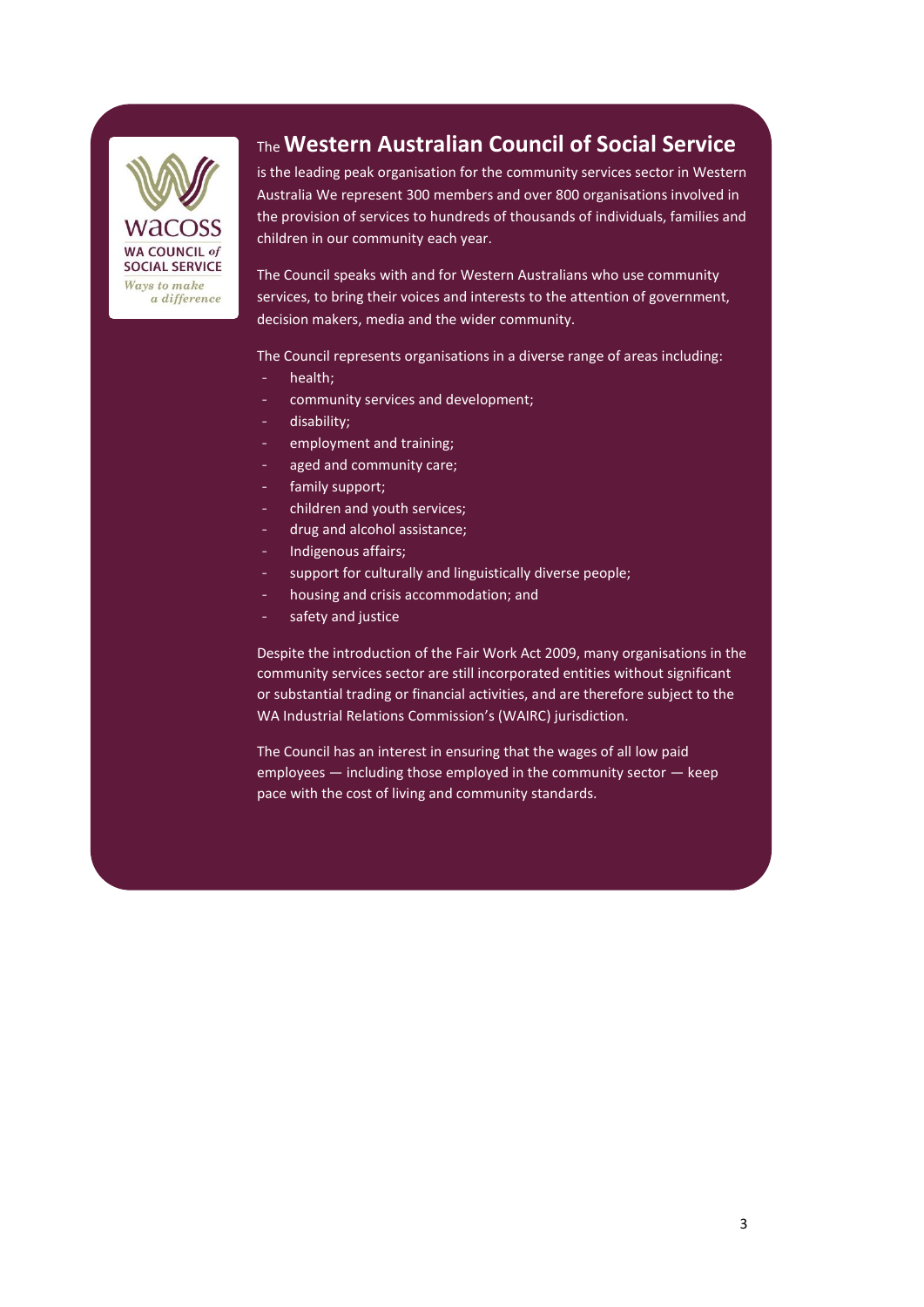#### <span id="page-3-0"></span> $1.0$ Introduction

The Western Australian Council of Social Service (the Council) considers the minimum wage to be a vital means of protecting low-income workers from poverty, as well as contributing to the delivery of economic benefits to the wider Western Australian community. As the peak body of the community service sector in WA, and as an advocate for low income and disadvantaged people, the Council has a particular interest in the adequacy of living standards and quality of life experienced by Western Australians living on low incomes.

The Council's submission to the 2016 State Wage Case relies on the provisions in the *Industrial Relations Act 1979*, at Clause 50A(3)(a) for the Commission to consider in its determination of minimum rates of pay the need to:

- *i. ensure that Western Australians have a fair system of wages and conditions;*
- *ii. meet the needs of the low paid;*
- iii. provide fair wage standards in the context of living standards generally *prevailing in the community;*
- *iv.* contribute to improved living standards for employees.<sup>1</sup>

In preparing this submission, the Council has carefully considered the changing economic and workplace environment for low wage workers. We have endeavoured to ensure our submission is up to date and directly relevant to the lived experience of minimum wage workers in WA. We do so in order to provide the Commission with the best available data upon which to base its deliberations.

#### <span id="page-3-1"></span> $2.0$ **The Council's claim**

**The Council submits that an increase of \$30 per week in the State Minimum Wage rate (and in the minimum award rates for junior employees, apprentices and trainees) is consistent with the need to maintain a fair system of wages and conditions in the current Western Australian context; and (b) a very reasonable increase which takes into account current economic conditions.** 

The primary basis for the Council's claim is that the growing gap between average weekly earnings in Western Australia and the State Minimum wage rate will have a profoundly negative impact on the Western Australian community and will harm the financial resilience of lowincome household in the state.

Lower levels of inequality have consistently been shown to deliver better economic and social outcomes, while at the same time enabling faster and more sustainable economic growth. If the gap between average weekly ordinary time earnings is not at the very least held stable, improving the State's financial position will take longer. Further, the broader the gap is allowed to be will only increase the burden on future generations as they seek to address this inequality.

1

<sup>1</sup> *Industrial Relations Act 1979* (WA)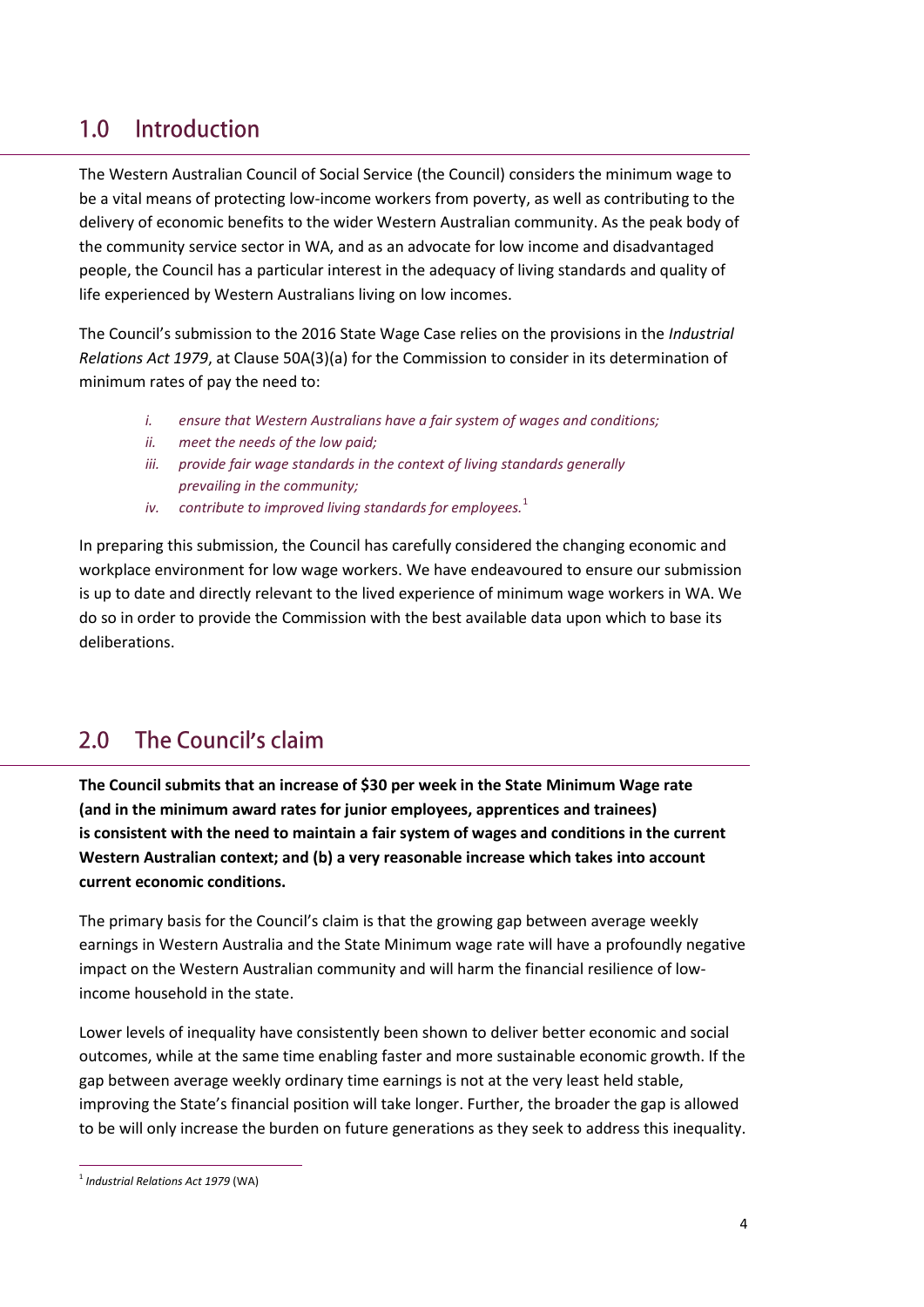Over the period of the recent mining boom, the Western Australian population experienced extraordinary increases in many non-discretionary living costs – most notably housing. While many in the WA population also benefitted from significant salary increases over the same period, these benefits were not spread equally across the population, and many low-income households fell further behind as a result. Today, many of these households are still trying to catch up.

With the end of the mining boom, and the subsequent tightening of economic and fiscal conditions in Western Australia, growth in *some* major household costs has started to slow. However, many of these costs have not fallen relative to the amount they grew over the time of the mining boom. As such, the many low wage workers who achieved little relative benefit during the boom period, have fallen further and further behind.

**While minimum wage increases in recent years have been welcomed by the Council and low wage workers in the community, the Council contends that it has been many years since a minimum wage decision has delivered demonstrable** *improvement* **to living standards for lowwage employees<sup>2</sup> .** In reality, minimum wage decisions have consistently fallen short of what the Council has considered necessary for low wage employees to actually keep up with cost of living increases. As a result, the standards of living of those on the lowest wages have fallen further behind community expectations and standards.

The relationship between income and (largely non-discretionary) expenditure means that every extra dollar a low-wage worker earns is more than likely to end up boosting demand for goods and services. Given the current weaker state of the Western Australian economy (relative to the period of the mining boom), the Council suggests that a \$30 per week increase in the state minimum wage will increase the spending power of those with the largest marginal propensity to consume — that is, those on lower incomes. It follows that the resulting increased spending will help drive growth in retail spending, improve consumer confidence, and help drive the economy. Increasing the adequacy of the minimum wage is arguably the most effective means of stimulating the economy, reducing inequality within our community, and maintaining community living standards.

**This year, the Council encourages the Commission to pay particular attention to the opportunity for the 2016 State Wage Case to '***ensure that Western Australians have a fair system of wages and conditions'***, by preventing the gap between the state minimum wage and average earnings widening, by awarding an increase of \$30 per week.**

<sup>1</sup>  $2^{2}$  As per s50A (3)(a)iv.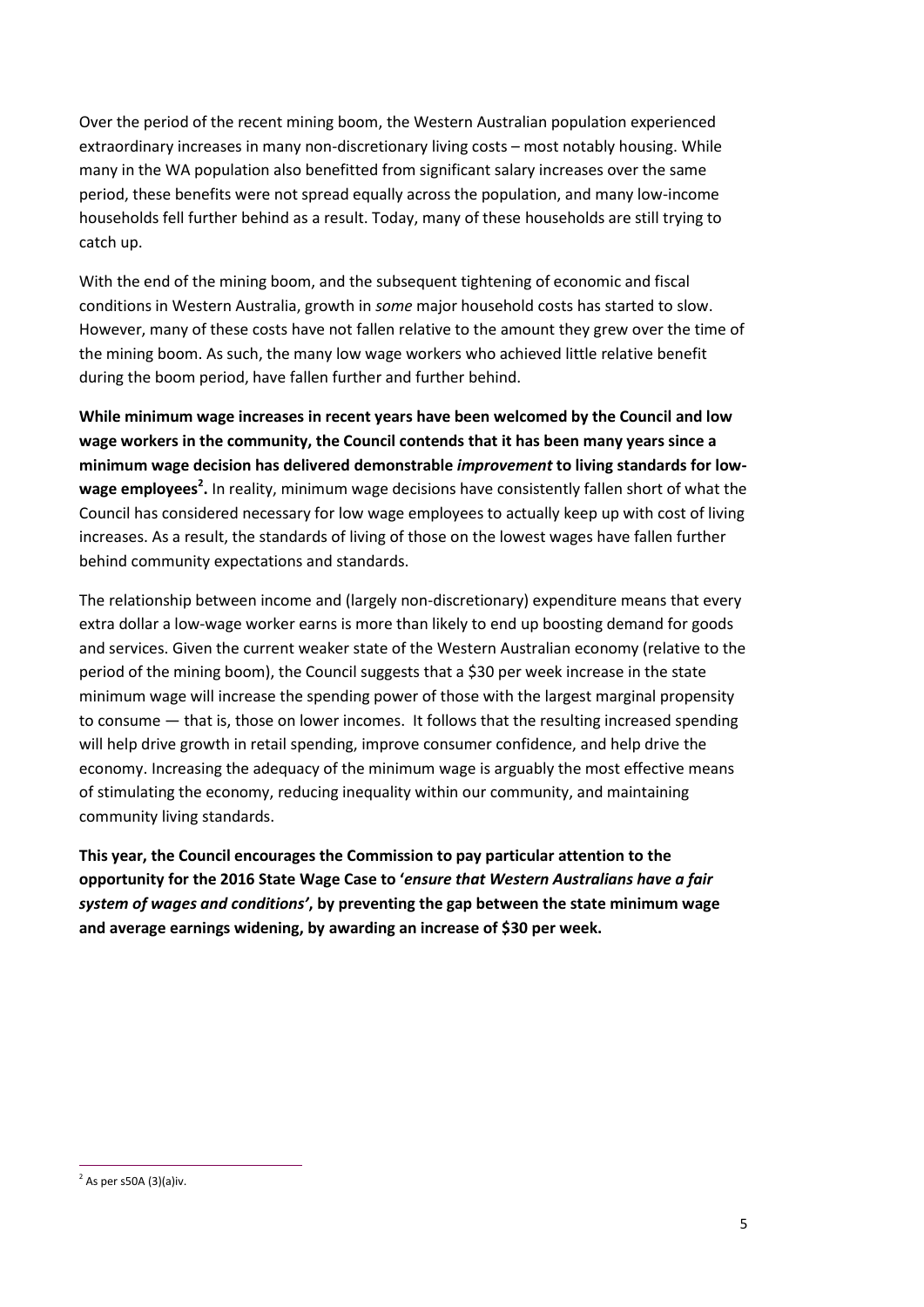#### <span id="page-5-0"></span>**Income Inequality**  $3.0$

Recent ABS statistics reveal Western Australia to have the most unequal income distribution of any state and territory across Australia.

|            | <b>Gini Coefficient</b> |  |  |
|------------|-------------------------|--|--|
| <b>WA</b>  | 0.371                   |  |  |
| <b>NSW</b> | 0.345                   |  |  |
| Australia  | 0.333                   |  |  |
| Queensland | 0.325                   |  |  |
| Victoria   | 0.314                   |  |  |
| <b>SA</b>  | 0.291                   |  |  |
| Tasmania   | 0.281                   |  |  |
| <b>ACT</b> | 0.272                   |  |  |
| <b>NT</b>  | 0.268                   |  |  |

Figure 1: Gini Coefficient 2013-14 (National and States)<sup>3</sup>

The Council remains concerned about the rate at which the gap between the state minimum wage rates and median pay levels has grown in Western Australia. As of November 2015, the minimum wage was only 39.78 per cent of the WA Average Weekly Ordinary Time Earnings. In November 2006, the minimum wage was 46.40 per cent of the WA AWOTE.



3 ABS (2015) *6523.0 – Household Income and Wealth*, Australia, 2013-14

1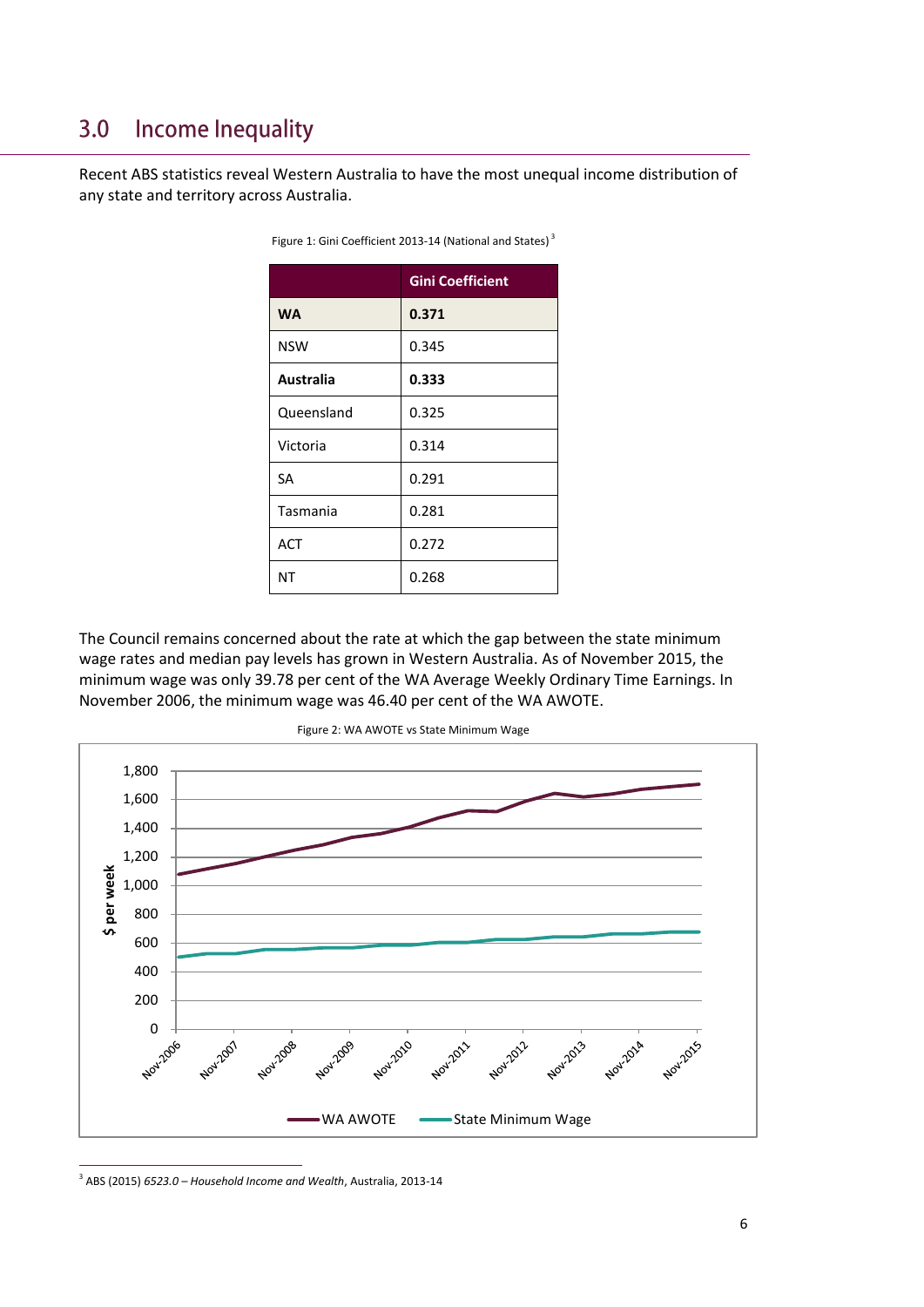Since 2006, AWOTE increased in WA by over 66 per cent, while the State Minimum Wage only increased by just under 35 per cent.

A \$30 increase to the minimum wage will not be enough to reverse this trend of growing inequality, but it will prevent the gap between average earnings and the minimum wage expanding. Restoring the minimum wage to a level that brings it significantly closer to 50% of AWOTE has to be our goal. The Council recognises, however, that in the current economic climate that will be difficult. Allowing the inequality within the Western Australian community to deepen, which would result from the gap between the State minimum wage and AWOTE widening, would only place exponentially greater economic strain and burden on the Western Australian community into the future, as well as increasing the likelihood that the State's economic recovery would be delayed.

Over the course of the mining boom, the poorest 10% of Western Australian households not only did not keep pace with the rise in income for the richest households, but also with middle income households.<sup>4</sup> Further, the wealthiest 40 per cent of households in WA hold around 82% of household wealth while the poorest hold under 21 per cent.<sup>5</sup> Wealth increases for lowincome earners have been shown to translate to higher spending, while high-income individuals are significantly more likely to save. As a result, to increase economic participation and activity, this significant inequality must be addressed.

In February 2014, Ostry, Berg and Tsangarides from the International Monetary Fund's (IMF) Research Department released a significant report on the topic of inequality. Titled Redistribution, Inequality, and Growth<sup>6</sup>, one of the report's key conclusions — directly relevant to the considerations of the Commission on the State Wage Case — is the conclusion that "lower net inequality is robustly correlated with faster and more durable growth, for a given level of redistribution."<sup>7</sup>

*(I)nequality continues to be a robust and powerful determinant both of the pace of medium-term growth and of the duration of growth spells, even controlling for the size of redistributive transfers… It would still be a mistake to focus on growth and let inequality take care of itself, not only because inequality may be ethically undesirable but also because the resulting growth may be low and unsustainable.<sup>8</sup>*

**That is, lower levels of inequality deliver stronger economic growth.**

The report also found that that

*…redistribution appears generally benign in terms of its impact on growth; only in extreme cases are there some evidence that it may have direct negative effects on* 

<sup>4</sup> Bankwest Curtin Economics Centre (2014) *Sharing the Boom*, p. 17

<sup>5</sup> Ibid, p. 30.

<sup>6</sup> Ostry, JD, Berg, A & Tsangarides, CG (2014) *Redistribution, Inequality, and Growth*, International Monetary Fund Staff Discussion **Note** 

 $<sup>7</sup>$  Ibid, p.4</sup>

 $8$  Ibid, p.25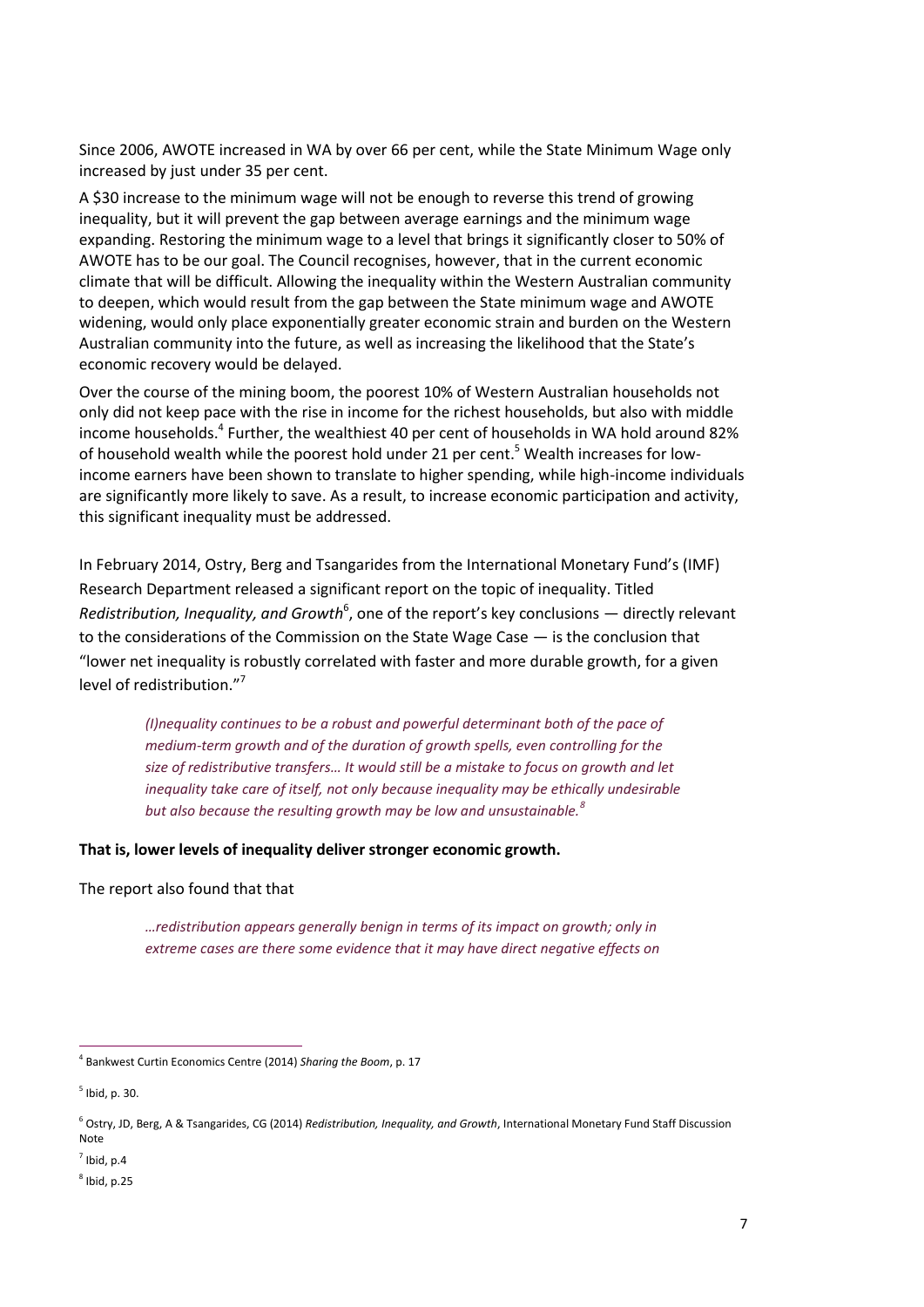*growth. Thus the combined direct and indirect effects of redistribution — including the growth effects of the resulting lower inequality — are on average pro-growth.<sup>9</sup>*

Since 2015, Australia has been a signatory to the United Nations Sustainable Development Goals. These goals commit us to progressively achieving and sustaining income growth for the bottom 40% of the population at a rate higher than the national average.<sup>10</sup> This simply will not happen if the gap between the minimum wage and average weekly ordinary time earnings is allowed to grow.

**To this end, a modest \$30 per week increase to the level of the state minimum wage is a small but important contribution the Commission can make to mitigating further growth in the level of inequality, and thus contribute to the delivery of stronger economic and social outcomes in Western Australia.** 

#### <span id="page-7-0"></span>The cost of living in WA 4.0

The Council's members bear professional witness to the plight of low-income individuals and households – in particular, those who have struggled to achieve and maintain an acceptable standard of living by Western Australian standards, while working full time. Our members in the emergency relief and financial counselling sector report an increase in demand from working households experiencing financial hardship. A 2013 ACOSS report showed that 82% of financial support services and emergency relief for financial crisis providers have had target their assistance or limit their service levels to manage growing demand pressures, with 63% requiring their staff to work extra hours to cope with the demand.<sup>11</sup>

As a result of the economic situation, increasing tightening of welfare access and conditionality (including non-payment periods, asset tests and movements onto lower payments) and the changing nature of work within our community (short-term contracts, insecure work and underemployment – as discussed in sections 5.4 & 5.3 below), individuals and families appear to be less financially resilience and more susceptible to financial crisis. Within this context the adequacy of the minimum wage relative to living costs is critical to their capacity to manage sufficient savings to provide a buffer against unexpected costs, personal or family crises, accidents and ill-health.

The 2015-16 WA Budget shows the impact of rising household fees and charges in 2015-16 is an additional \$198.54 for a representative WA household.<sup>12</sup>

Increasing household fees and charges, as well as the lack of affordable accommodation for those on low incomes places significant strain on the financial resilience of those earning the minimum wage. As a result of cuts to metropolitan financial counselling services in the 2015/16

 $\frac{1}{9}$ lbid, p.4.

<sup>&</sup>lt;sup>10</sup> United Nations, 'Goal 10: Reduce inequality within and among countries, Sustainable Development Goals, <http://www.un.org/sustainabledevelopment/inequality/>

<sup>11</sup> ACOSS (2013) *Australian Community Sector Survey*, National Report, Paper 202

<sup>12</sup> *WA Budget 2015-16*, Budget Paper 3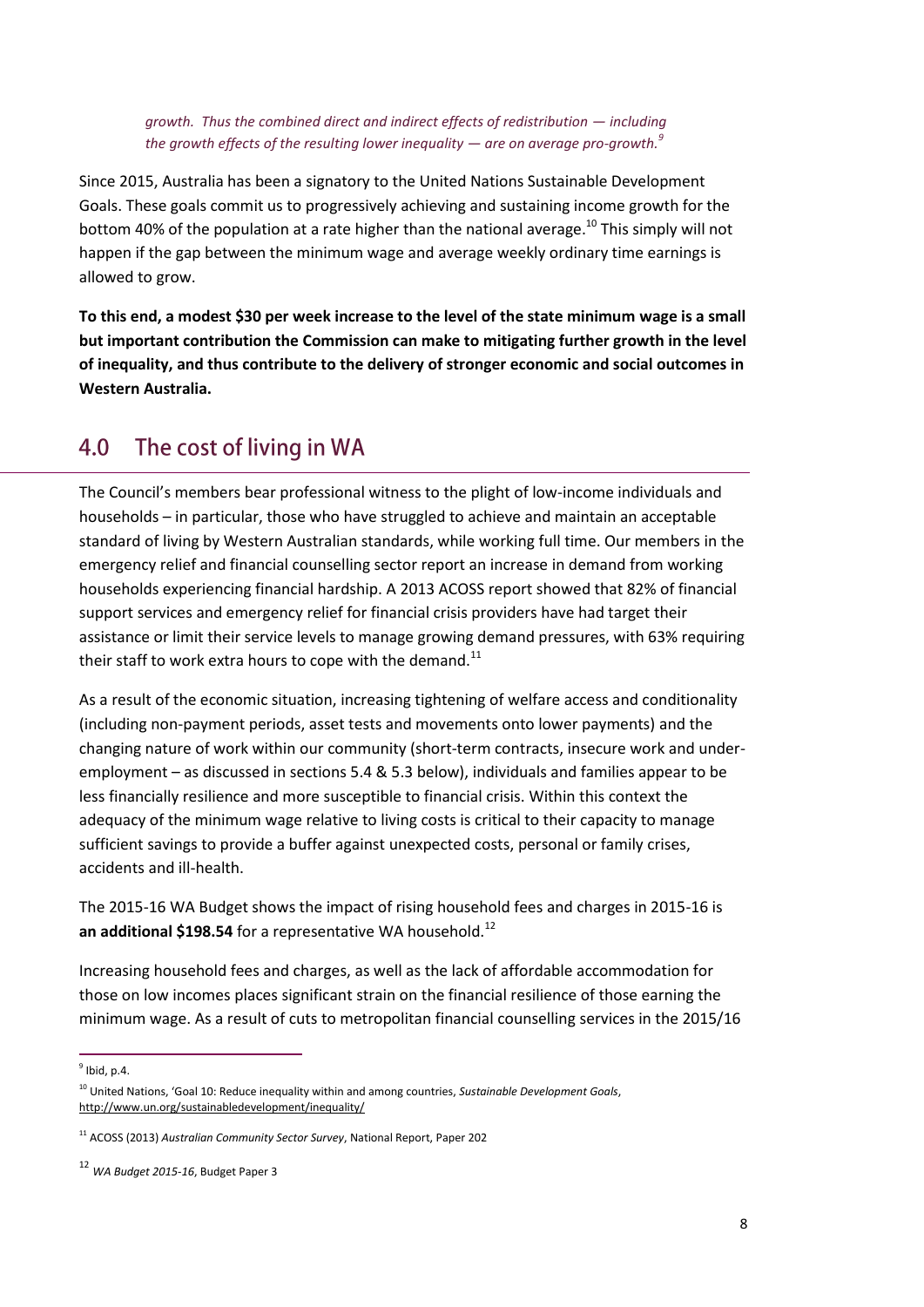WA State Budget, the support for those experiencing financial hardship has been eroded. By ensuring someone's financial resilience, the drive into expensive statutory services can be minimised, while maximising that person's economic participation.

**Without a \$30 per week increase to the level of the state minimum wage, those workers earning a minimum wage will struggle with the cost of living and may fall intend financial hardship.**

#### <span id="page-8-0"></span> $4.1$ Housing: The major cost of living pressure in WA

Housing — the unaffordability of the private rental market, and low supply of public and community housing relative to demand — is *the* most pressing issue facing low-income individuals and households in Western Australia. As the single largest living cost for WA households, housing is also the biggest contributor to financial hardship and the biggest risk factor for financial crisis for those on low and fixed incomes.

**Given housing accounts for the largest percentage of household expenditure, the Council submits that the unaffordability of housing in WA** *must* **remain a key consideration of the Commission with regards to the need (under clause 50A(3)(a) of the** *Industrial Relations Act 1979***) to provide "fair wage standards in the context of living standards generally prevailing in the community."** 13

## <span id="page-8-1"></span>**Rental affordability**

Rent currently makes up around a third of weekly expenditure for low income households. The fall in median rental has led to some improvements in modelled expenditure for different household types, but it is crucial to carefully consider how this is interpreted. It is important to note that the median rental price is a measure of the amount paid for new rentals, rather than ongoing ones. So, while someone moving into a new place might expect to pay on average \$50 per week less, those who remain in the same place are unlikely to have seen any change.

As can be seen in the graph below, while the overall median rent does not consume as much of the State minimum wage as it did during 2013, it still accounts for over 58 per cent – 20 per cent higher than it was in 2005. A household is considered to be in "housing stress" when their housing costs exceed 30 per cent of their income.

<sup>1</sup> <sup>13</sup> *Industrial Relations Act 1979*, Clause 50A(3)(a)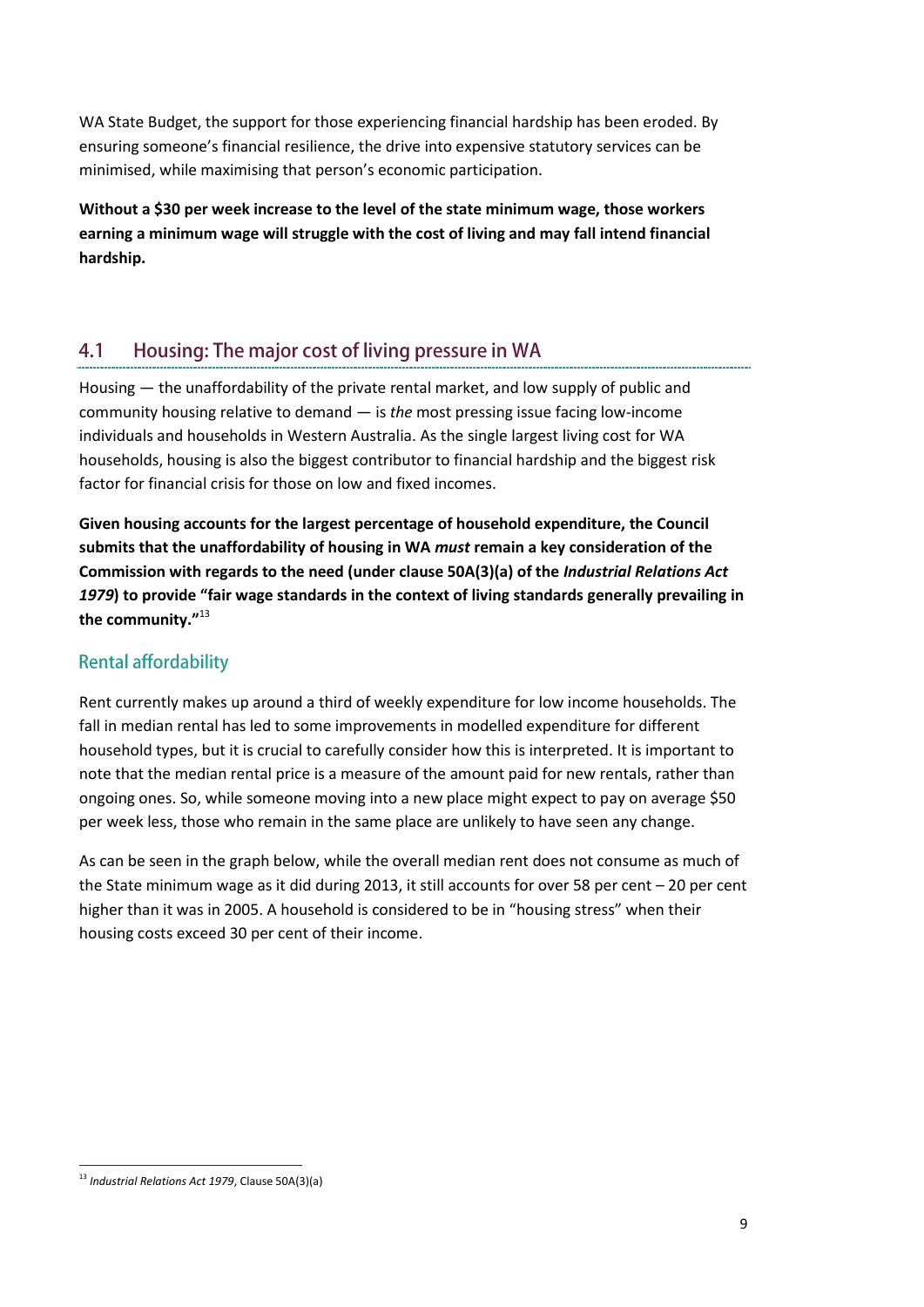



When it comes to real families the key question is whether they can actually move somewhere more affordable that is still near enough to jobs, schools, family and friends - or whether they're in a position to negotiate with their landlord to secure cheaper rent. Previous increases in the minimum wage have meant those households able to secure enough work are likely to be in a marginally better financial position , but evidence from the Anglicare rental affordability snapshot still suggests there are few affordable rentals for those on low incomes. Some lucky families will move into cheaper places, but the majority are likely to be stuck with high rents for some time.

The *2016 Anglicare Rental Affordability Snapshot* found that for families with two children where the parents are both on minimum wage, 39% of available rentals listed were affordable and appropriate, which is a marked improvement on previous years. However, for a couple where one adult is on minimum wage and they receive the partnered Parenting Payment and Family Tax Benefit (FTB) A & B, there were only 5% of total properties. Further, single minimum wage earners with two children had access to only 70 properties (1% of those listed), while single minimum wage earners without children would only be able to find 61 properties listed that were affordable and available. Clearly those numbers are far below the levels of housing demand we can expect from these cohorts.<sup>14</sup>

This is clear evidence that the current minimum wage is simply insufficient for single parents and for single wage earner families more generally.

#### <span id="page-9-0"></span> $4.2$ **Transportation**

-

Low-income households are more likely to live in the outer and fringe areas of Perth, where properties tend to be less expensive.<sup>15</sup> However, 'the catch' from a cost of living-perspective, is that in the outer suburban regions, public transportation tends to be less accessible, meaning

<sup>&</sup>lt;sup>14</sup> Anglicare Australia (2016) Rental Affordability Snapshot, p. 95

<sup>&</sup>lt;sup>15</sup> NATSEM (2011) The Great Australian Dream - [Just a Dream? Housing affordability trends for Australia and our largest 25 cities,](http://www.natsem.canberra.edu.au/storage/AMP_NATSEM_29.pdf) p.19.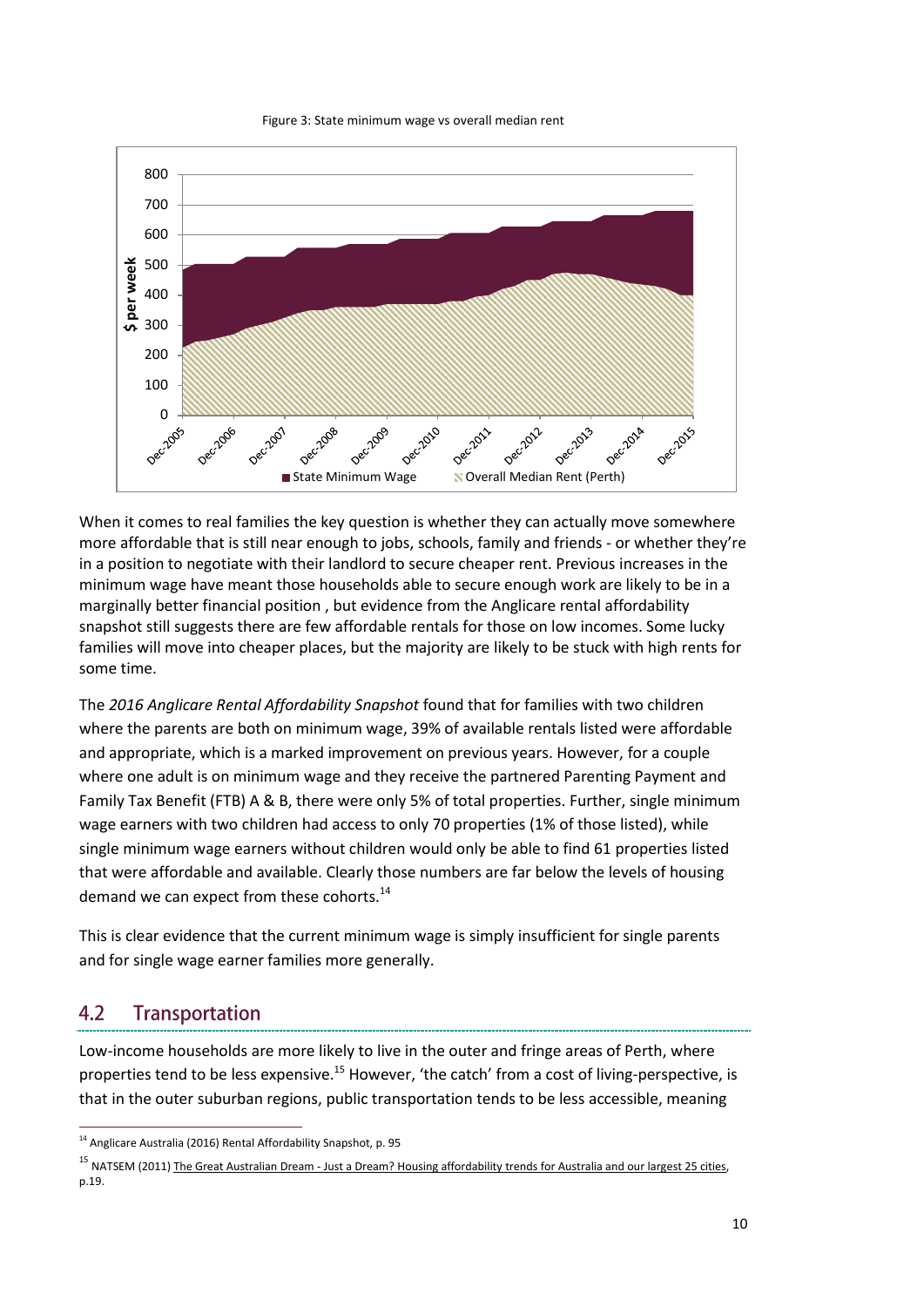low-income households can be particularly reliant on private vehicles for transportation and face much higher transportation costs and more limited access to jobs and services.

The 2015-16 WA Budget saw an increase of 2.6% in public transport fees, which are projected to continue to increase at 2.5% per annum over forward estimates $^{16}$ .

It should also be noted that after July 1, 2016, motorists will now pay no-fault insurance with their vehicle registration. The insurance will add **an additional \$99 per year<sup>17</sup>** to the cost of car/motorcycle registration. While the Council has in principle welcomed its introduction, as it will ensure compensation is available to any person who suffers a catastrophic injury in a motor vehicle accident, regardless of who is at fault, it must be recognised that no allowance has been given to capacity to pay. \$99 will be a significant impost on low and fixed income households, and this should be taken into account when considering what an adequate minimum wage should be.

#### <span id="page-10-0"></span> $4.3$ **Utilities**

Modelling undertaken by the Council of the impact of WA's utility prices over time on three hypothetical households, demonstrates the increased burden that they are placing on low income earners. Drawing on the State Government estimates of average usage and prices obtained directly from the utility providers for Perth residential households, the following pattern of an increased utility cost burden can be observed.



Figure 4: Utility Charges

<sup>16</sup> *WA Budget 2015-16*, Budget Paper 3, page 290.

<sup>17</sup> *WA Budget 2015-16*, Budget Paper 1, page 12.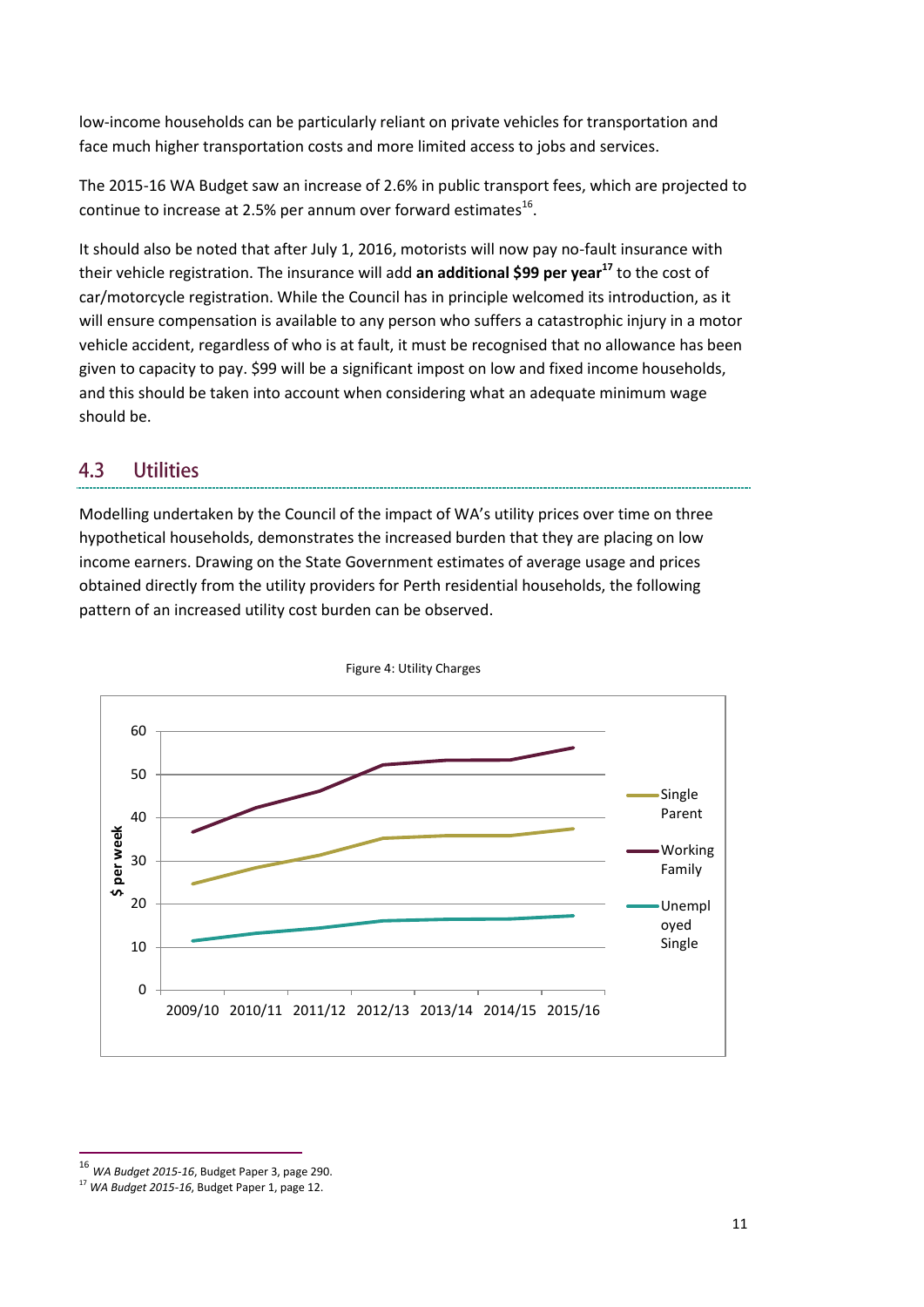|                       | 2011/12 | 2012/13 | 2013/14 | 2014/15 | 2015/16 |
|-----------------------|---------|---------|---------|---------|---------|
| Single Parent         | 31.33   | 35.26   | 35.84   | 35.86   | 37.47   |
| <b>Working Family</b> | 46.17   | 52.25   | 53.33   | 53.38   | 56.22   |
| Unemployed Single     | 14.45   | 16.14   | 16.45   | 16.57   | 17.29   |

As demonstrated above, 2015/16 has seen a significant increase in utility costs for low income earners. The 2015-16 WA Budget saw an increase of 4.5% for residential electricity tariffs and for the full range of services, such as water supply and wastewater, provided by the Water Corporation.<sup>18</sup> For the 'representative household', these were increases of \$65.29 and \$66.50 per year, respectively.

<span id="page-11-0"></span>It can be anticipated that this burden will only increase, particularly as the reforms to move the WA electricity market to 'full retail contestability' by July 2018 are progressed. Regardless of the ultimate impact that a competitive market may have on energy prices, they will have to first become cost reflective in order to attract new market entrants, which will have place significant pressure on the energy bills and cost of living more generally for disadvantaged and low income earning Western Australians.

#### $5.0$ The Impact on Specific Cohorts

#### <span id="page-11-1"></span> $5.1$ **Community Sector Workers**

Minimum wage increases are significant for workers within the community services sector, for a number of reasons, starting with the fact that health care and social assistance industry is one of the industries with the highest number of employees earning below, at, or just above the minimum wage.<sup>19</sup> Given the high percentage of women working in the sector (as discussed in section 5.2 below), the minimum wage level has a significant impact on gender wage equity within the sector, and an increase in the minimum wage would be in-line with community concerns for greater equity.

Community sector service providers also play an important role in supporting vulnerable members of the WA community, including many who struggle to survive on low wages due to rising costs of living. **The community sector's capacity to provide quality services to support** 

<sup>18</sup> *WA Budget 2015-16*, Budget Paper 3, page 303

<sup>19</sup> Nelms, L., Nicholson, P. & Wheatley, T. (2011) *[Research Report 3/2011: Employees earning below the Federal Minimum Wage:](https://www.fwc.gov.au/documents/sites/wagereview2011/research/Research_Report_3-2011.pdf)  [Review of data, characteristics and potential explanatory factors, Fair Work Australia](https://www.fwc.gov.au/documents/sites/wagereview2011/research/Research_Report_3-2011.pdf)*, p.34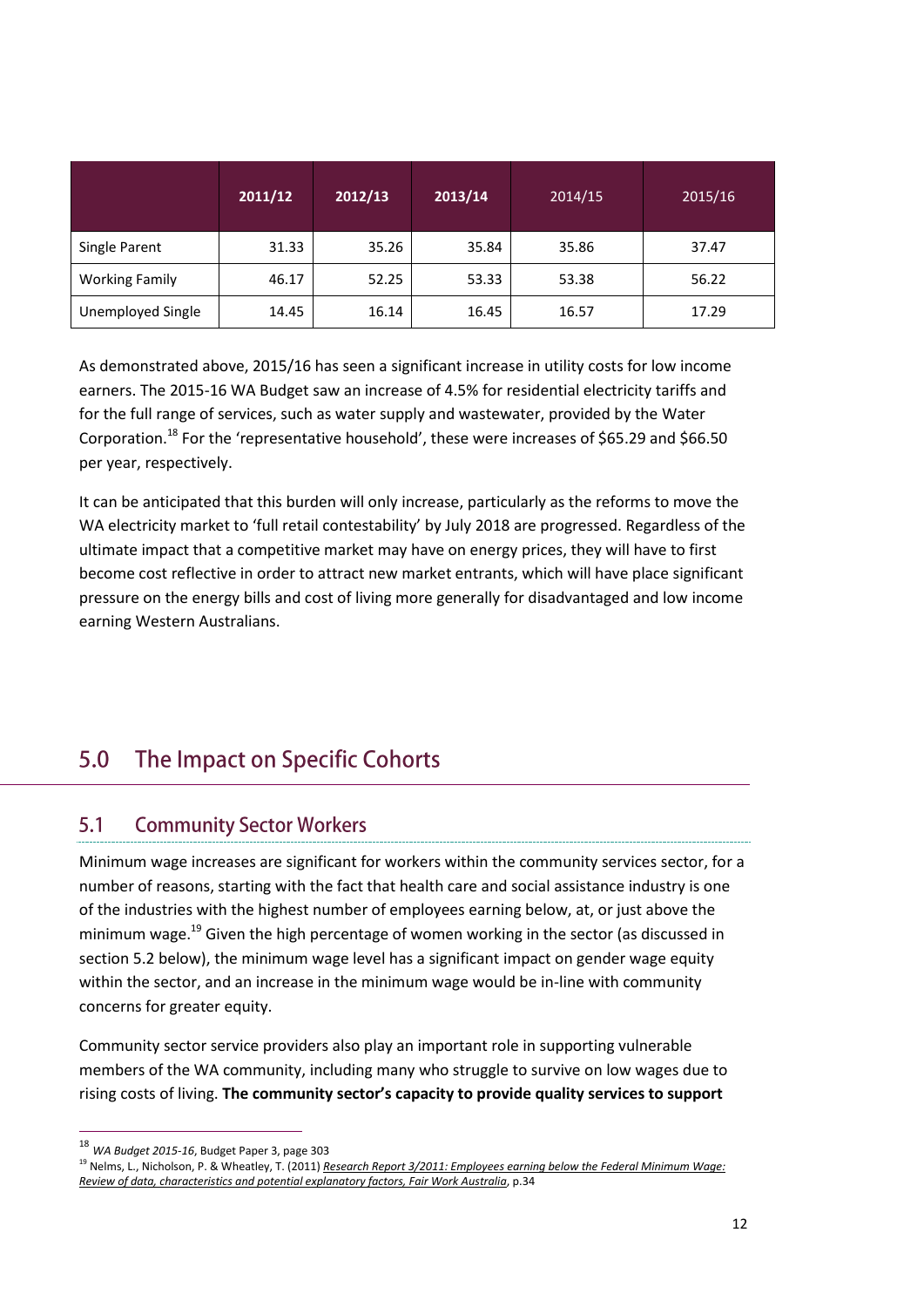### **vulnerable members of the community depends on the availability of suitably skilled employees, many of whom rely on award systems for their wages.**

Secondly, for a long time the community sector in WA has been under-resourced and sector employees have been significantly underpaid, resulting in the community sector itself employing a significant number of workers on low and minimum wages. In recognition that community sector wages are significantly below market-based wages and wages paid for equal or comparable work in other sectors, WACOSS supported the applications in both federal and state jurisdictions by unions (including the Australian Services Union) for an equal remuneration order<sup>20</sup> for community sector workers to attempt to redress this inequity. The subsequent State (WAIRC) and Federal (Fair Work Commission) orders required employers to pay equal remuneration payments  $-$  in addition to the minimum wage set out in the Award.<sup>21</sup>

**With specific relevance to the State Wage Case — it is important for community sector workers to receive the full benefit of a strong minimum wage increase.** The Equal Remuneration Order has been essential for enabling fair and just wages for community sector workers. Due to the aforementioned connection between the ERO and the minimum wage, as well as the rising AWOTE, in the event of a weak minimum wage increase community sector workers will effectively be losing some of the pay equity remedy they have been awarded in recent years.

We also note that there are a number of groups of community sector workers who have not benefitted from the WAIRC order, thus making minimum wage increases of even greater significance. Such workers include: social and community workers in Aboriginal organisations operating under the Aboriginal Communities and Organisations Award, and some disability sector workers either on the minimum conditions or covered by a United Voice Award.

#### <span id="page-12-0"></span> $5.2$ Women

While the exact numbers of male and female workers earning the minimum wage in WA is unknown, it is broadly accepted that in Australia, "women are more likely than men to be reliant on the minimum wage. $"^{22}$  Also, with relevance to section 3.1 on community sector employees, it's worth noting that women comprise approximately 85% of the community sector workforce.<sup>23</sup>

Western Australia consistently records a gender pay gap greater than rest of Australia. At November 2015, the average ordinary time earnings of male in WA were \$1,861.90 per week, whereas a female was earning \$1,401.50 per week.<sup>24</sup> Male ordinary time earnings are therefore,

<sup>-</sup><sup>20</sup> Details of the Equal Remuneration Order (ERO) are available here.

<sup>21</sup> Fair Work Australia (2012) *[Equal Remuneration Order](http://www.fairwork.gov.au/industries/social-and-community-services/pay/pages/equal-remuneration-order)* and *[Equal Remuneration Case](http://www.fairwork.gov.au/industries/social-and-community-services/pay/pages/equal-remuneration-order)*.

<sup>&</sup>lt;sup>22</sup> Commonwealth of Australia (2009) *Making it Fair: Pay equity and associated issues related to increasing female participation in [the workforce](http://www.aph.gov.au/parliamentary_business/committees/house_of_representatives_committees?url=ewr/payequity/report/fullreport.pdf)*, House of Representatives Standing Committee on Employment and Workplace Relations, p.160.

<sup>&</sup>lt;sup>23</sup> ACOSS (2012, September) *Reflecting Gender Diversity: An analysis of gender diversity in the leadership of the community sector: [Inaugural survey results](https://www.wgea.gov.au/sites/default/files/YWCA_2012_Gender_Diversity_in_Leadershipship_NFP_Boards_tag.pdf)*, Prepared in partnership with YWCA Australia and Women on Boards.

<sup>24</sup> ABS (2016) *6302.0 – Average Weekly Earnings, Australia*, Nov 2015, Table 13E (WA)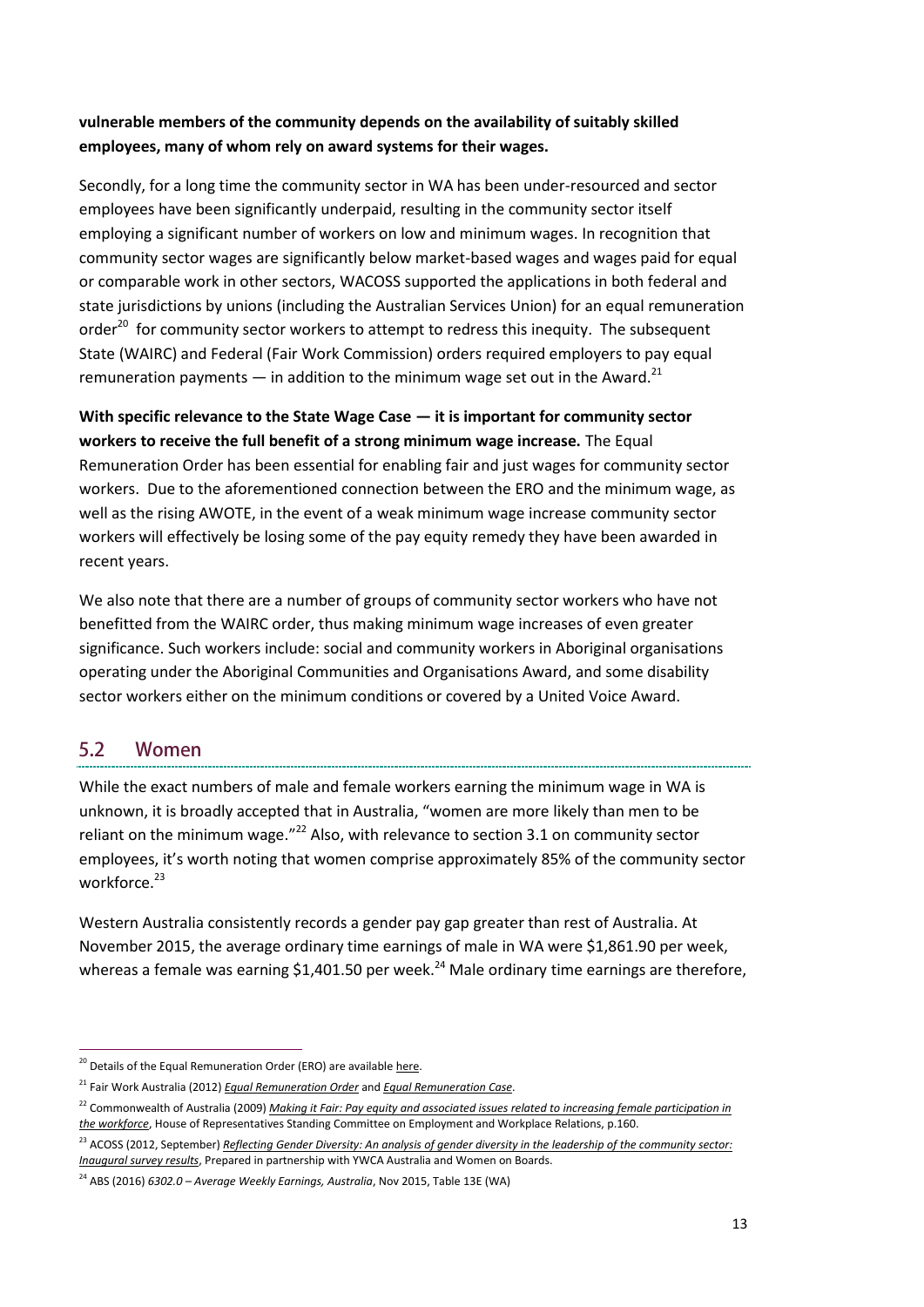24.7 per cent higher than those of females in WA, compared with a 17.2 per cent difference nationally.<sup>25</sup>

A significant contributor to the gender pay gap in Western Australia is the disproportionate responsibility women have for unpaid work (including the care of elderly people, children and adults with disability and grandchildren). A 2013 ABS report *Persons not in the labour force<sup>26</sup>,* asked people who were not currently in the labour force (but instead caring for children) *why* they were not in the labour force.

After excluding those respondents who were not in the labour force because their preference was to care for their children (described as "Prefers to look after children"), the findings of the survey question are shown in [Figure 5](#page-13-1).

<span id="page-13-1"></span>

Figure 5: Reasons those caring for children are not in the labour force<sup>27,28</sup>

Almost 47 per cent of respondents identified the cost of childcare as being a reason why they were not in the labour force. It is evident from this information that child care can be a significant cost of living issue for low income households. **As a result, an increase to the minimum wage that addresses this cost of living pressure is essential to promoting "equal remuneration for men and women for work of equal value".<sup>29</sup>**

#### <span id="page-13-0"></span> $5.3$ **Young people**

The continued provisions for "junior rates" are an anachronism. It is the Council's view that the key determinant of the wage of someone under the age of 21 should be competence, rather than age.

<sup>-</sup><sup>25</sup> Ibid, Table 3 (Australia)

<sup>26</sup> ABS (2014) *6220.0 - Persons Not in the Labour Force, Australia*, September 2013, 62200TS0015 Persons Not in the Labour Force, Australia - Main reason not working due to caring for children, Table 15.1

<sup>27</sup> Excludes those who "Prefer to look after children"; ABS (2014) *6220.0 - Persons Not in the Labour Force, Australia*, September 2013, 62200TS0015 Persons Not in the Labour Force, Australia - Main reason not working due to caring for children, Table 15.1

<sup>&</sup>lt;sup>28</sup> Jericho, G. (28 March 2014[\) Hands up who would work if they had access to cheaper childcare,](http://www.theguardian.com/business/grogonomics/2014/mar/28/hands-up-who-would-work-if-they-had-access-to-cheaper-childcare?CMP=twt_gu) Guardian Australia

<sup>29</sup> *Industrial Relations Act 1979* (WA) s50A (2) (vii)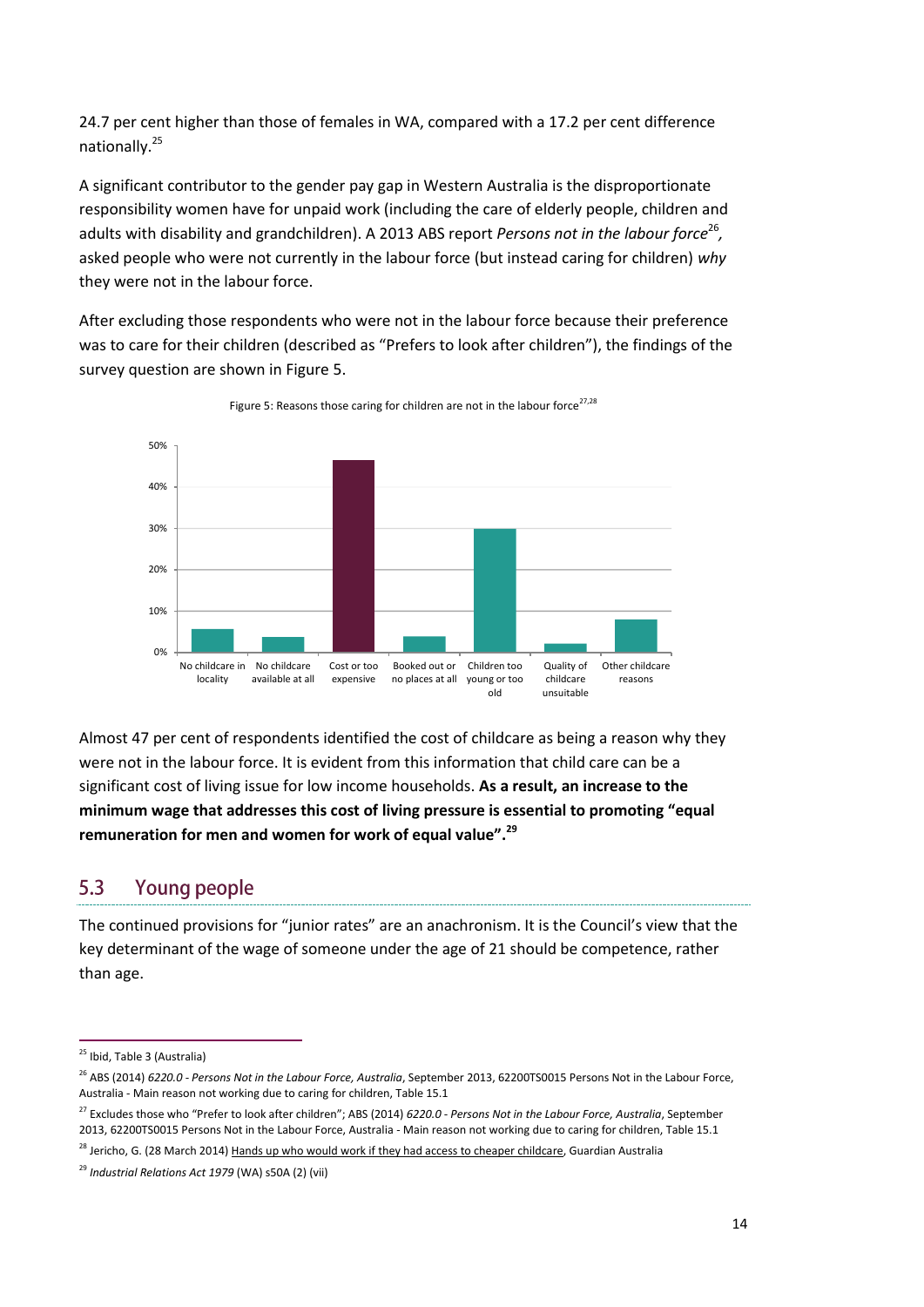There are a number of industries which have traditionally employed significant numbers of "junior" workers under the age of 21, including the child care, hospitality, retail and fast food industries. However, in recent years, the junior rates are tending to be used with less frequency for a range of reasons. For example, due to recent staff shortages in WA, it has become rare for hospitality staff under the age of 21 to be paid junior rates. This is because many organisations need to pay higher (although often still low) rates in order to attract and retain staff.

In the child care industry, from 1 January 2014, new national regulations require all educators in centre-based and family day care services to hold (or be actively working towards), at a minimum, a Certificate III level education and care qualification. Given the new qualification (or competency) requirements which must be met by all child care staff, it is inequitable for a newly-qualified Certificate III holding 19 year old staff member to be paid less than a newlyqualified Certificate III holding 21 year old staff member.

The Council also notes the March 2014 decision by the Fair Work Commission, ruling that 20 year old workers in the retail industry with more than six months' service will be entitled to 100 per cent pay (rather than only a percentage of the full adult rate). $^{30}$ 

The changes to youth minimum wages in New Zealand in 2001, provides a good example of the positive impact such reform can achieve.

*Prior to [the 2001 reform], a youth minimum wage, applying to 16-19 year-olds, was set at 60% of the adult minimum. The reform had two components. First, it lowered the eligible age for the adult minimum wage from 20 to 18 years, and resulted in a 69 per cent increase in the minimum wage for 18 and 19 year olds.<sup>31</sup>*

A review of the 2001 New Zealand reforms found that:

- The average number of hours worked by both 18-19 and 20-25 year-olds remained fairly stable over the sample period.
- The rates at which 18-19 and 20-25 year-olds were studying were reasonably stable or increased slightly.<sup>32</sup>

**The Council submits that the** *full rate* **of increase to the minimum wage must be applied to both junior and adult wage rates. To only provide a proportion of the recommended \$30 per week increase would be unfair, as it would mean that the Commission would be failing to meet the needs of the youngest and lowest paid full-time workers.** 

#### <span id="page-14-0"></span> $5.4$ People in insecure work arrangements and underemployment

The growth of flexible working arrangement and the rise in the 'uberfication' of jobs is creating an environment of uncertainty in working hours, working conditions and in take home pay. The end result for workers is less job certainty, less income and less predictable income. This has a further impact on the support these workers may be able to expect from the social security

<sup>&</sup>lt;sup>30</sup> SDA (21 March 2014) *[Media Release: FWC rules in favour of younger workers](http://www.sda.org.au/images/news_pics/news_98.pdf)*.

<sup>31</sup> Hyslop, D. & Stillman, S. (2004) *[Youth Minimum Wage Reform and the Labour Market](http://www.treasury.govt.nz/publications/research-policy/wp/2004/04-03)*, New Zealand Treasury Working Paper 04/03, p.i.

 $32$  Ibid, p.11.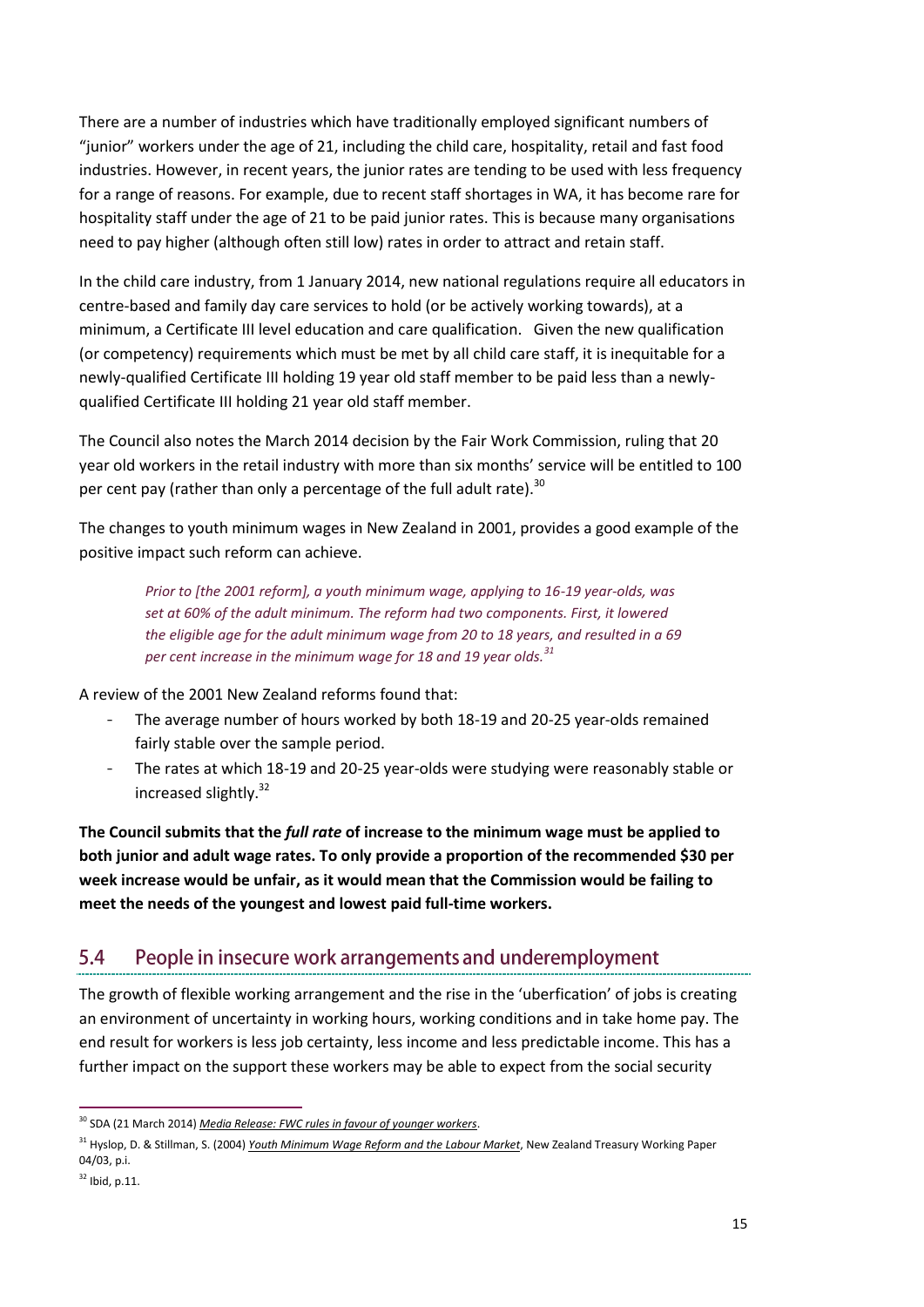system as they find their unpredictable income moving above and below entitlement thresholds.

Recent surveys have revealed that 30 per cent of Australians are participating in some kind of flexible working arrangements involving multiple jobs and employers, including moonlighting and part-time roles.<sup>33</sup>

The end of Western Australia's resources boom has seen a significant rise in the rate of underemployment and underutilisation of employees, and increasing casualisation of the workforce.

Underemployed people include highly skilled workers in low paying or low skilled jobs and parttime workers who would prefer to be full-time.



Figure 6: WA Underemployment Rate (Seasonally Adjusted)<sup>34</sup>

Research conducted into the effects of underemployment has revealed detrimental consequences for welfare dependence and income, with the effects even more significant for those who are deemed 'involuntarily part-time or casually employed'.

In the foreword to the 2012 *Independent Inquiry into Insecure Work in Australia* final report, Inquiry chair Brian Howe described the situation for people employed on insecure work arrangements as follows:

> *If their skills are low, or outdated, they are not offered training through work. They shift between periods of unemployment and underemployment that destroy their ability to save money…*

*For them, flexibility is not knowing when and where they will work, facing the risk of being laid off with no warning and being required to fit family responsibilities around unpredictable periods of work.<sup>35</sup>*

<sup>-</sup><sup>33</sup> Foundation for Young Australians (2015) *The New Work Order: Ensuring young Australians have skills and experience for the jobs of the future, not the past*, p. 7

<sup>34</sup> ABS (2016) *6202.0 Labour Force, Australia*, Table 23. Underutilised persons by State, Territory and Sex – Trend, Seasonally adjusted and Original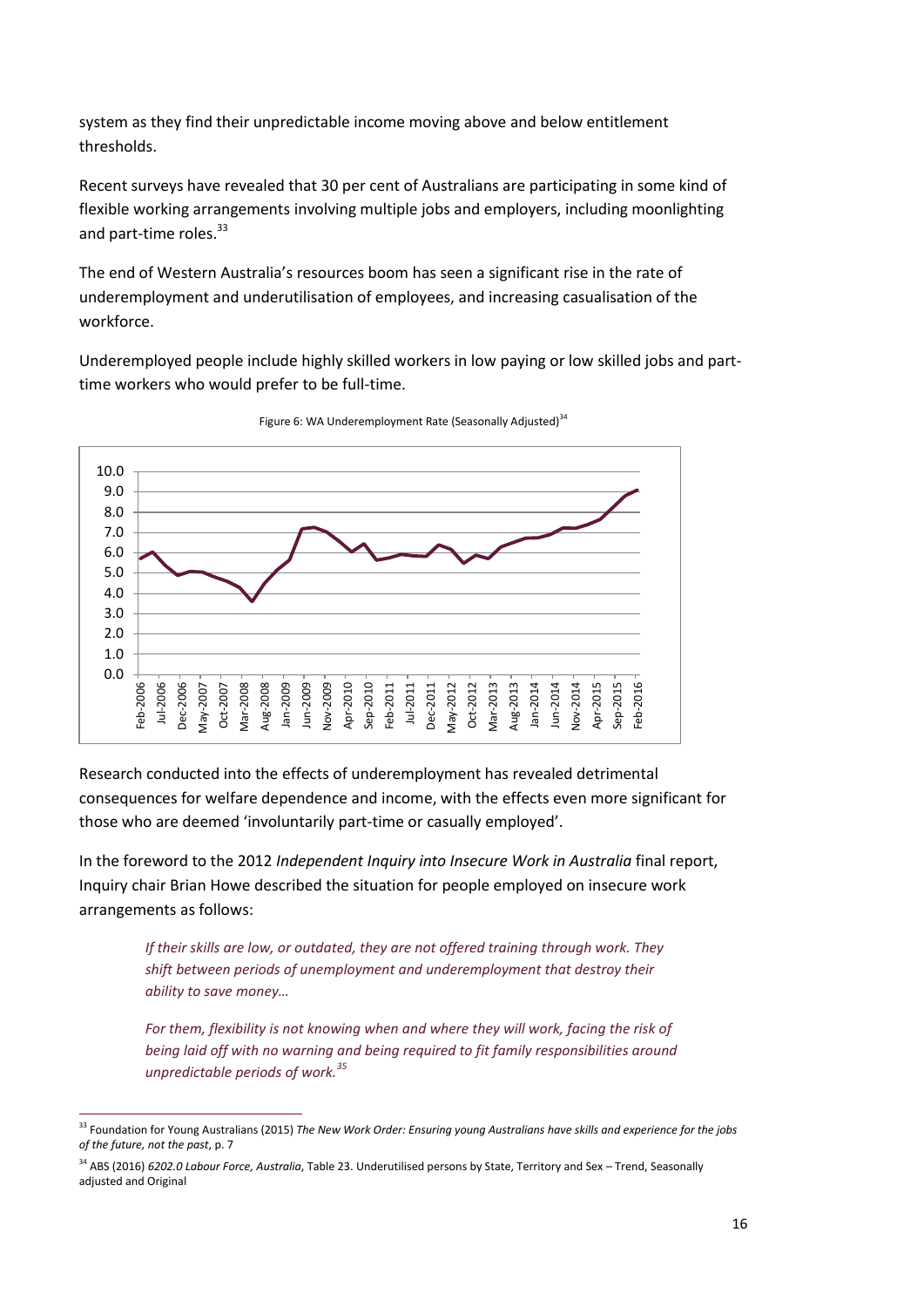The Inquiry found that:

- Women are disproportionately represented in casual work, with 28% of all female employees working in casual employment, compared to 20% of male employees; and over half (56%) of casual employees are women:  $36$
- Single parents (of whom the majority are also women) also tend to be highly dependent on casual and part-time work, and face significant challenges with insecure working hours and childcare arrangements — as well as unpredictable wages and social security reporting requirements; and
- There is a high level of 'churn' in and out of employment by a sub-section of the workforce, typified by low-skilled occupations dependent on the minimum wage.*<sup>37</sup>*

The high level of churn within the population of workers reliant on the minimum wage means they lack financial resilience and are at high risk of experiencing financial crisis. This increases pressure on the welfare system, and increases stress for the newly-unemployed as they attempt to navigate their way through a plethora of criteria and requirements to be considered eligible to receive unemployment benefits.

The Council notes that other parties have in the past presented the argument that increases to the minimum wage would exacerbate this situation; increase the difficulty in entering full-time work and the unemployment rate in general. In its 2014 *The Future Path of the National Minimum Wage* report, on the back over 130 research reports since 1999, the Low Pay Commission found that despite the United Kingdom having seen the low paid receive higher than average wage increases over that period there was little adverse effect on aggregate employment, and individual employment or unemployment differences.<sup>38</sup>

<span id="page-16-0"></span>**The Council argues that by increasing the minimum wage, the resilience and self-sufficiency of low-paid workers would be improved, to the benefit of the national welfare system and the community more broadly.**

1

<sup>35</sup> ACTU (2012) *[Lives on Hold: Unlocking the Potential of](http://www.actu.org.au/Images/Dynamic/attachments/7626/Lives%20on%20Hold%20-%20Unlocking%20the%20potential%20of%20Australia%e2%80%99s%20workforce_v2.pdf) the Australian Workforce*, Independent Inquiry into Insecure Work in Australia, p.5.

<sup>36</sup> ACTU (2011) *[Insecure work, anxious lives: the growing crisis](http://www.actu.org.au/Images/Dynamic/attachments/6637/Secure_Jobs_Better_Future_paper.pdf) of insecure work in Australia*, p.15.

<sup>37</sup> Richardson, D. (2012*[\) Submission to the Insecure Work Inquiry: Casual Labour -](http://www.tai.org.au/node/1817) A stepping stone to something better or part of an [underclass?](http://www.tai.org.au/node/1817)*, The Australia Institute.

<sup>38</sup> Low Pay Commission (2014) *The Future Path of the National Minimum Wage*, p. 12